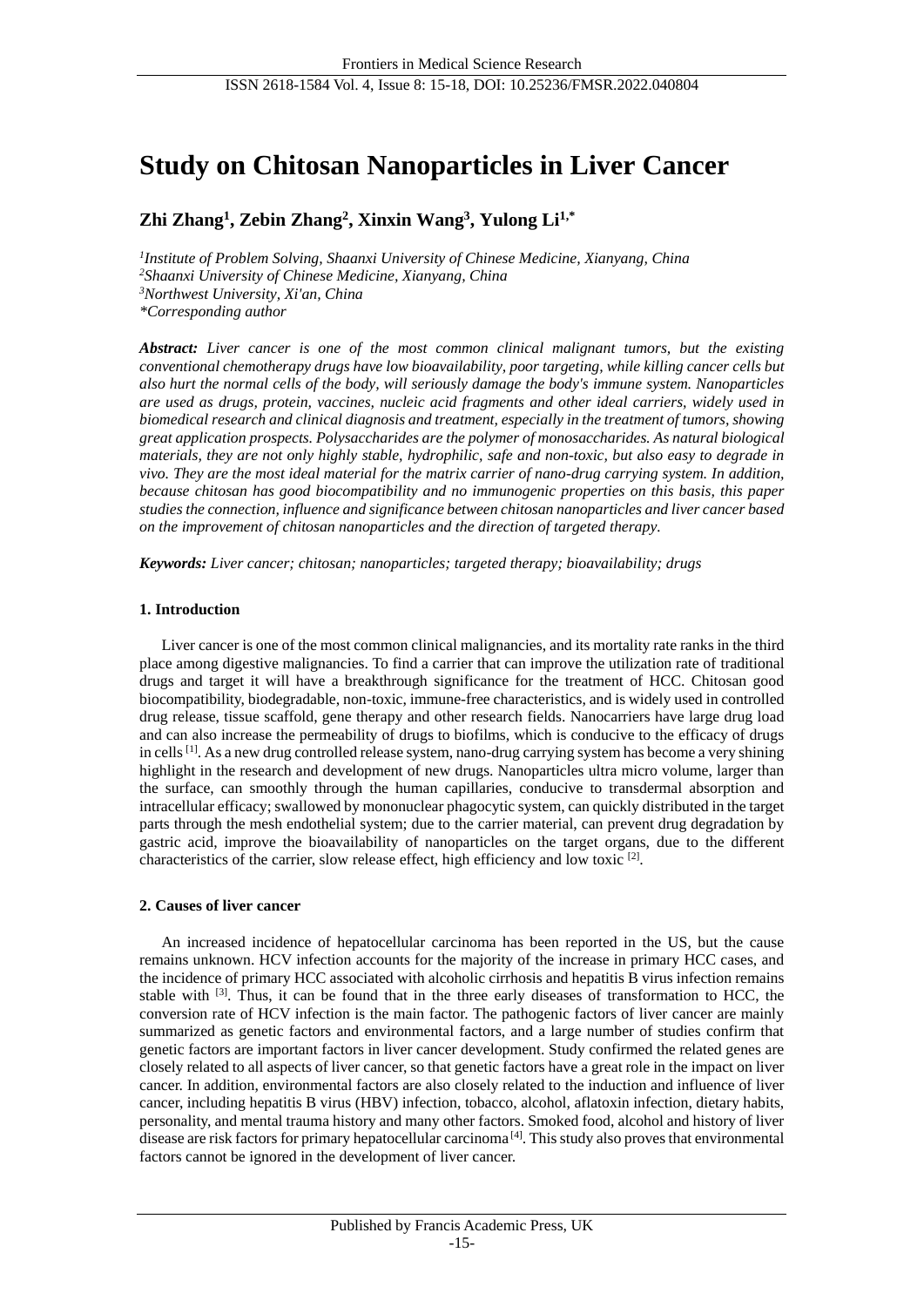## ISSN 2618-1584 Vol. 4, Issue 8: 15-18, DOI: 10.25236/FMSR.2022.040804

## **3. Preparation of chitosan nanoparticles**

Biotherapy is the only known treatment to completely eliminate cancer cells [5]. Due to the structural characteristics of chitosan and the properties the drug itself, the preparation of chitosan nanoparticles includes ion cross-linking, precipitation, phacoemulsification, reverse phase microemulsion, electrospinning, reverse phase suspension cross-linking, reverse phase evaporation-short-time ultrasonic, reducing amination and so on. In addition, the characterization of chitosan nanoparticles produced by surface charge, particle size distribution, chemical structure, Weis wetting and microstructure imaging. Therefore, we can draw a conclusion that if we want to use biological gene therapy and combine targeted administration to treat liver cancer, one or more methods of producing chitosan nanoparticles should first be selected to solve the problem of basic carrier.

## **4. Chitosan nanoparticles and liver cancer**

Chitosan nanoparticles are used in the field of drug therapy, for the loading of genes, proteins, cytokines, for improving and maintaining cell activity and function and inhibiting apoptosis, for artificial liver as scaffold to promote liver cell attachment, and for liver tumor therapy. Modification of chitosan nanoparticle surface, gene and chitosan nanocomplexes, with more targeted selectivity, may be a future trend in pharmaceutical research. Liver tumor chemotherapy targeting is poor, chitosan nanoparticles will selectively distribute drugs in the tumor site, reduce toxic and side effects, improve the efficacy, will be the hot spot of liver tumor drug research<sup>[6]</sup>.

## *4.1. Galactosylated chitosan nanoparticles and liver cancer*

Large molecular weights of chitosan are less water-soluble and can significantly change the physicochemical properties of chitosan by linking different small molecules to the amino groups of chitosan molecules. Connecting the upper galactose group significantly increases the water-soluble of chitosan. On the surface of hepatocyte membranes<sup>[7]</sup>, there is a large amount of the dessialic acid (ASGR) receptor<sup>[8]</sup>, which can bind to galactose groups to attach chitosan molecules to the surface of hepatocytes through specific binding between receptors / ligands. Therefore, galactosyllated chitosan can be specifically targeted to the liver. GC DNA nanoparticles coated with them resist the degradation of DNA degrading enzyme (DNAaseI) and protect the target gene segment [9], so as to realize the effective transduction of therapeutic genes in vivo, which has certain potential application value in the gene therapy of liver cancer. Chitosan molecules have good biocompatibility and can be improved by different glycosylation modification with different organ targeting, as a non-viral transgenic vector. By injecting nanoparticles with specific therapeutic gene fragments into the human body, the circulating nanoparticles have ligands that specifically bind to the surface receptor of hepatocyte membranes to be swallowed by hepatocytes and play the role of gene therapy.

## *4.2. Carboxypropyl chitosan nanoparticles and liver cancer*

Liver-targeted chitosan-based nano-drug carrying system is a non-viral transgenic vector, which avoids the immune response, viral wild-type mutation and carcinogenic effect caused by viral vector. Tumor cells have more negative charge than normal cell surface, chitosan selectively adsorbs tumor cells in acidic environment and plays an electrical neutralization role, which can directly inhibit tumor cells, inhibit tumor cell activity by activating the immune system, and combined with existing anticancer drugs can enhance the anticancer effect. Compared with the traditional chitosan, hydroxypropyl chitosan is a natural polymer chitosan derivatives, because the introduction of hydroxypropyl on chitosan, liver targeted chitosan nano carrier particles made of chitosan, targeted nano drug system, can slow release, controlled release, targeted release, increase drug absorption and bioavailability, reduce drug side effects of  $^{[10]}$ .

#### **5. Chitosan nanoparticles connect the drugs to liver cancer**

5-Fluouracil (5-Fu) is one of the broad spectrum anti-tumor drugs commonly used in clinical practice. The targeted research of 5-Fu is particularly important. Current research of liver targeting system is divided into passive targeting method and active targeting method. Passive targeting of 5-Fu can be achieved by sealing 5-Fu with nanopadministration system and tumor Enhanced Permeability and Retention effect (EPR effect), while active targeting can be achieved by binding surface grafting ligands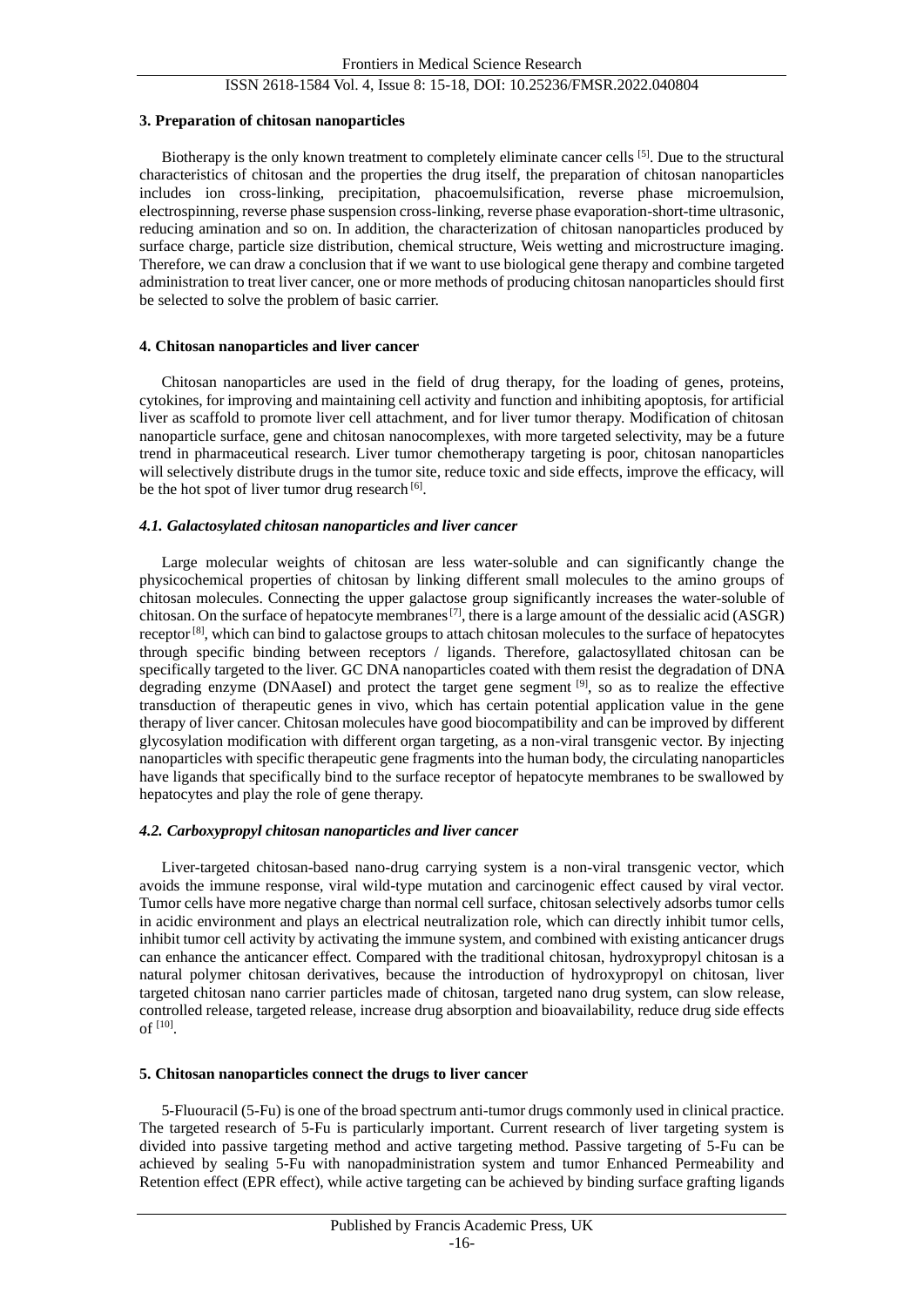## ISSN 2618-1584 Vol. 4, Issue 8: 15-18, DOI: 10.25236/FMSR.2022.040804

in nanopadministration system and receptor highly expressed in tumor cells. The desialate glycoprotein receptor (ASGPR) on the surface of hepatocytes can specifically recognize the galactose residues of the dessialate glycoprotein and remove its endocytosis. Recently, it has been extensively studied as an effective target for active liver targeting.

## **6. Expanding application of chitosan nanoparticles**

## *6.1. Improve drug utilization*

Studies have been conducted to form nanoparticles through the interaction of negatively charged soybean ooithin with positively charged chitosan. Nanoparticles were also characterized by differential scanning calorimetry and by an FT-IR spectrophotometer. Drug-loaded nanoparticles do not induce a significant reduction in cell viability. Pharmacokinetic studies in female Wistar rats demonstrated a significant improvement in oral bioavailability (4. 2-fold) after drug loading into nanoparticles. Furthermore, modified valgus sac studies suggest that these nanoparticles are absorbed by active endocytotic processes in the gut. In vitro mucosal adhesion studies have demonstrated that nanoparticles bind to the mucus layer of the gut, which has in turn been associated with reduced excretion of drugs in the feces. In conclusion, the proposed nanoparticles appear to be effective in oral drugs with poor bioavailability, such as raloxifen hydrochloride<sup>[12]</sup>.

Biopolymer-based nanoparticle delivery alternated to improve the bioavailability of nutritional health products and drugs. Intetphysiology suggests that the lipid fraction is required for lipid absorption. To assess the bioaccessibility of chlorophyll-encapsulated chitosan nanoparticles with PC (LCNPC) or without PC (LCN), cellular uptake / internalization, and basolateral secretion of lutein in Caco-2 cells. In LMM, lutein uptake was maximal at 8 h and gradually decreased for maintenance release response in LCNPC and LCN, while lutein uptake from GMM was quite low at all time points. These results suggest that the preparation of biopolymer-based nanoparticles with PC can provide greater insight to improve lutein bioavailability at the level of intestinal epithelial cells [13].

#### *6.2. Used as an anticancer agent*

Studies have used curcumin combined with  $(\pm)$  -lipoic acid as an active agent for preparing phosphorylated chitosan nanoparticles. The ion gel method was used for the successful preparation of nanoparticles. Fourier transform infrared spectroscopy (FT-IR) and X-ray diffraction instrument (XRD) reveal the effective binding of drugs in the polymer system. The morphology and size characteristics of the nanoparticles were analyzed by scanning electron microscopy, transmission electron microscopy and dynamic light scattering. The swelling degree and the drug release mechanism at different times at pH 5. 0 and 7. 4 were investigated by a UV-visible spectrophotometer. Cytotoxicity studies were performed on normal human lymphocytes and MDA MB 231 breast cancer cell lines by MTT analysis. The blue dye rejection assay was performed to confirm the anticancer effect of nanoparticles. The nature of the prepared nanoparticles recommended their possible use as the anticancer agent <sup>[14]</sup>.

## *6.3. Targeted therapy*

The development of a non-toxic, targetable and effective small interfering RNA (siRNA) delivery system remains a major challenge for the clinical application of siRNA therapy. Nanoparticles of carboxymethylchitosan (CMC) and labeled fluorescein isothiocyanate (FITC) -chitosan hydrochloride (CHC) are delivered as ultrasound-triggered drug delivery for colon cancer. The results show that the (FITC-CHC) -CMC nanoparticles can improve the stability of siRNA, and the (FITC-CHC) -CMC-based pH-sensitive delivery system can achieve a controlled release of siRNA by responding to external stimuli (ultrasound) under favorable pH conditions. An effective reduction in proteins that promote colon cancer proliferation. Our results suggest that the siRNA- (FITC-CHC) -CMC delivery system has great potential for for RNAi therapy in diseased cells  $[15]$ .

#### **7. Conclusion and Outlook**

Chitosan has been well used in slow and controlled release preparations of drugs and targeted therapy for tumors. Due to its unique physicochemical properties and biological characteristics, chitosan is widely used in targeted drug delivery system as a slow and controlled release agent, mucosal adsorbent,